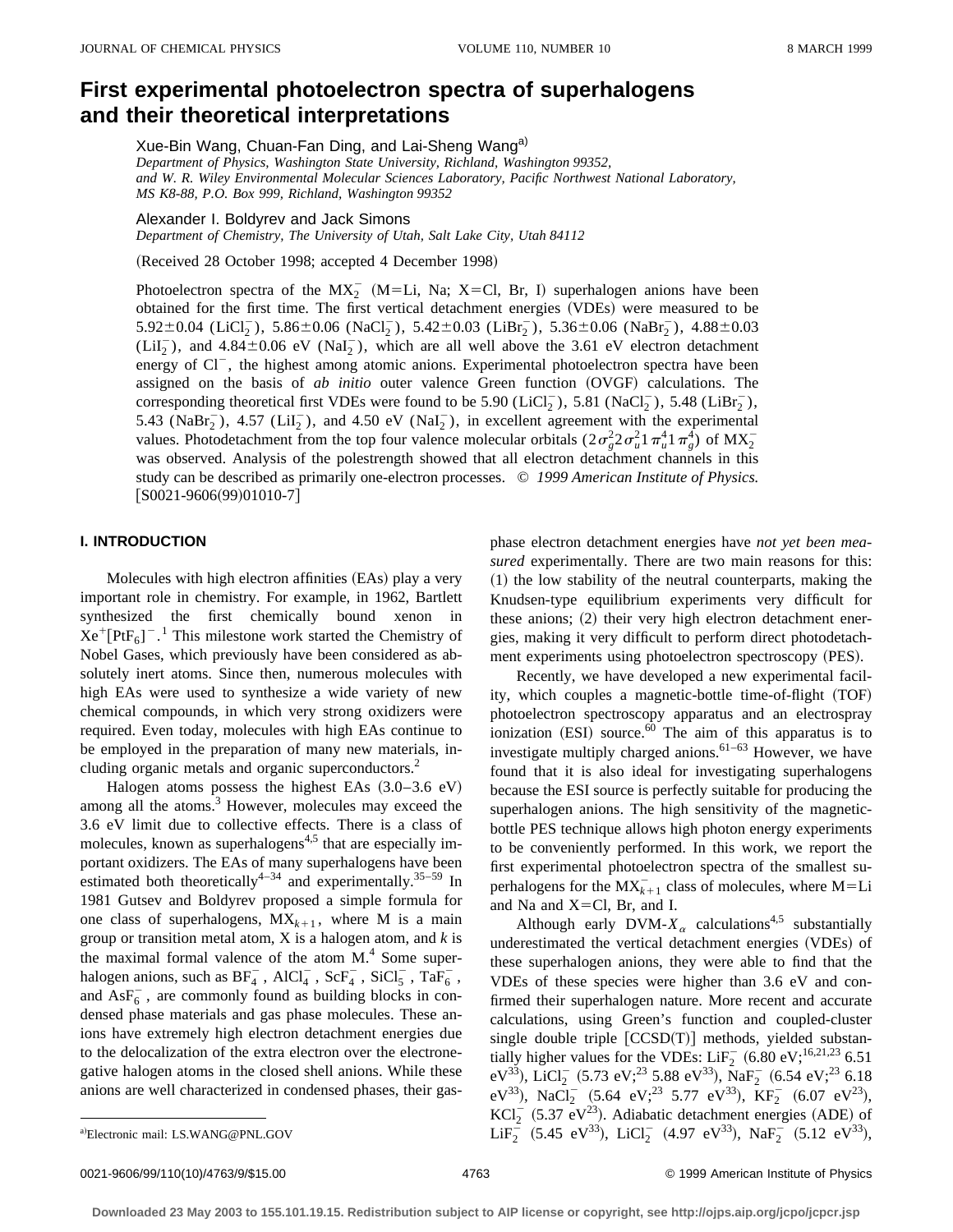NaCl<sub>2</sub> (4.69 eV<sup>33</sup>) were also calculated at the CCSD(T) level of theory. However, results that have appeared in the literature are not sufficient to interpret our experimental photoelectron spectra. Therefore we performed additional calculations for  $LiCl_2^-$  and  $NaCl_2^-$  in this work. We further performed new calculations for the heavier superhalogens,  $LiX_2^-$  and Na $X_2^-$  (X=Br and I), which were not studied previously.

The current work provides the first experimental verification of the high EAs for the  $MX_{k+1}$  superhalogens. The combination of the experimental and theoretical investigation provides a clear picture of the electronic structure of the superhalogens. This paper is organized as follows. In the next section, the experimental aspects are presented and in Sec. III the computational details are described. We report the experimental results in Sec. IV, followed by a detailed spectral assignment and discussion in Sec. V. Finally, a summary is given in Sec. VI.

### **II. EXPERIMENT**

The experiments were carried out with our new photoelectron spectroscopy facility, which involves a magneticbottle TOF photoelectron analyzer and an ESI source.<sup>60</sup> Brief descriptions of this apparatus have been reported in our recent publications<sup>61–63</sup> and details will be published elsewhere.<sup>60</sup> To produce the desired anions, we used a  $10^{-4}$ molar solution of the corresponding salts (LiCl, NaCl, LiBr, NaBr, LiI, and NaI) at  $pH=7$  in a water/methanol mixed solvent  $(2/98 \text{ ratio})$ . The solution was sprayed through a 0.01 mm diam syringe needle at ambient atmosphere and at a high voltage bias of  $-2.2$  kV, producing highly charged liquid droplets which were fed into a desolvation capillary. Negatively charged molecular ions emerging from the desolvation capillary were guided by a radio frequency-only quadruple ion guide into an ion trap, where the ions were accumulated for 0.1 s before being pushed into the extraction zone of a TOF mass spectrometer. The major anions from the ESI source were of the form,  $M_k X_{k+1}$ , and their relative intensities depended on the source conditions. In the current experiments, we focus on the smallest species,  $MX_2^-$ .

In each PES experiment, the anions of interest were mass selected and decelerated before being intercepted by a laser beam in the detachment zone of the magnetic-bottle photoelectron analyzer. For the current study, photodetachment at 193 nm  $(6.424 \text{ eV})$  from an ArF excimer laser was used due to the high electron binding energies of the superhalogens. Photoelectron TOF spectra were collected for each anion and then converted to kinetic energy spectra, calibrated by the known spectra of  $I^-$  and  $O^-$ . The binding energy spectra were obtained by subtracting the kinetic energy spectra from the photon energy. The energy resolution was about  $20$  meV full width at half maximum (FWHM) at  $0.4$  eV kinetic energy, as measured from the spectrum of  $I^-$  at 355 nm and would deteriorate at higher kinetic energies.

### **III. COMPUTATIONAL DETAILS**

In recent studies, Gutsev and others showed that reliable results for neutral superhalogens can be obtained only with

TABLE I. Calculated and experimental molecular properties of LiCl, NaCl, LiBr, NaBr, LiI, and NaI.

| Molecule<br>$(C_{\infty v}$ , ${}^{1}\Sigma^{+})$ | Method                  | $E_{\text{CCSD(T)}}$<br>(a.u.) | $R(M-X)$<br>$(\AA)$ | $\omega$<br>$\rm (cm^{-1})$ |
|---------------------------------------------------|-------------------------|--------------------------------|---------------------|-----------------------------|
| LiCl                                              | $CCSD(T)/6-311+G^*$     | $-467.204312$ 2.022            |                     | 659                         |
|                                                   | Experiment <sup>a</sup> |                                | 2.020 673           | 643.31                      |
| <b>NaCl</b>                                       | $CCSD(T)/6-311+G^*$     | $-621.592.593$                 | 2.382               | 367                         |
|                                                   | Experiment <sup>a</sup> |                                | 2.360 795           | 366                         |
| LiBr                                              | $CCSD(T)/6-311+G^*$     | $-2580.052965$ 2.188           |                     | 569                         |
|                                                   | Experiment <sup>a</sup> |                                | 2.170427            | 563.16                      |
| NaBr                                              | $CCSD(T)/6-311+G^*$     | $-2734.445632$ 2.539           |                     | 297                         |
|                                                   | Experiment <sup>a</sup> |                                | 2.502.038 302.1     |                             |
| LiI                                               | $CCSD(T)/TZ + d + diff$ | $-18.829475$ 2.419             |                     |                             |
|                                                   | Experiment <sup>a</sup> |                                | 2.391 924 498.16    |                             |
| NaI                                               | $CCSD(T)/TZ + d + diff$ | $-11.5582042.766$              |                     |                             |
|                                                   | Experiment <sup>a</sup> |                                | 2.711 452 258       |                             |
|                                                   |                         |                                |                     |                             |

a Reference 82.

the infinite-order coupled-cluster method at the all singles and doubles (CCSD) level with the noniterative inclusion of triple excitations  $CCSD(T)$ . <sup>64,65</sup> Therefore in this study we employed the  $CCSD(T)$  method in all our geometry and frequency calculations using the GAUSSIAN-94 program.<sup>66</sup> Moderate-sized  $6-311+G(d)$  basis sets<sup>67-70</sup> were used in these calculations for LiCl,  $LiCl_2^-$ ,  $LiCl_2$ , NaCl, NaCl<sub>2</sub>,  $NaCl<sub>2</sub>$ , LiBr, LiBr<sub>2</sub>, LiBr<sub>2</sub>, NaBr, NaBr<sub>2</sub>, and NaBr<sub>2</sub>, and the core electrons were kept frozen in treating the electron correlation.

CCSD(T) geometry calculations for LiI,  $LiI_2^-$ ,  $LiI_2$ , NaI, NaI $_2$ , and NaI<sub>2</sub> were performed with basis sets constructed from the LANLDZ basis sets (incorporated in GAUSSIAN-94)<sup>71,72</sup> extended by a set of *sp* functions to make it triple-zeta quality  $\lceil \alpha(s,p)=0.56$  for Li,  $\alpha(s,p)=0.19$  for Na, and  $\alpha(s,p) = 0.56$  for I, by a set of *d* functions  $\lceil \alpha(d) \rceil$ = 0.19 for Li,  $\alpha(d)$ = 0.13 for Na, and  $\alpha(d)$ = 0.27 for I] and by a set of diffuse *sp* functions on I  $\alpha(s,p) = 0.03$ . The Los Alamos effective relativistic pseudopotentials were used to treat core electrons in these calculations (except Li, where all electrons were included in self-consistent field (SCF) calculations).<sup>71,72</sup> The additional *s*, *p*, *d* functions on Li and I were optimized using the MP2 total energy of the LiI molecule at the equilibrium bond length  $(R_e = 2.392 \text{ Å})$ . The *s*, *p*, and *d* functions on Na were optimized using the MP2 total energy of the NaI molecule at the equilibrium bond length  $(R_e=2.711 \text{ Å})$ . The *s*, *p* diffuse functions on I were optimized using the MP2 total energy of  $I<sup>-</sup>$ . The resulting basis sets  $(TZ+d+diff)$  were used in all calculations on the iodine-containing molecules. Frequency calculations were not performed at the  $CCSD(T)/TZ+d+diff$  level of theory because of a problem in the GAUSSIAN-94 program, which is unable to run  $CCSD(T)$  frequency calculations with pseudopotentials. The results of our calculations for LiCl, NaCl, LiBr, NaBr, LiI, and NaI together with experimental data are presented in Table I.

VDEs of the superhalogen anions were calculated using the outer valence Green function  $(OVGF)$  method<sup>73–77</sup> incorporated in GAUSSIAN-94. The  $6-311+G(2df)$  basis sets were used in the OVGF calculations of LiCl,  $LiCl_2^-$ , NaCl, NaCl<sub>2</sub>, LiBr, LiBr<sub>2</sub>, NaBr, NaBr<sub>2</sub>, and the TZ+d+diff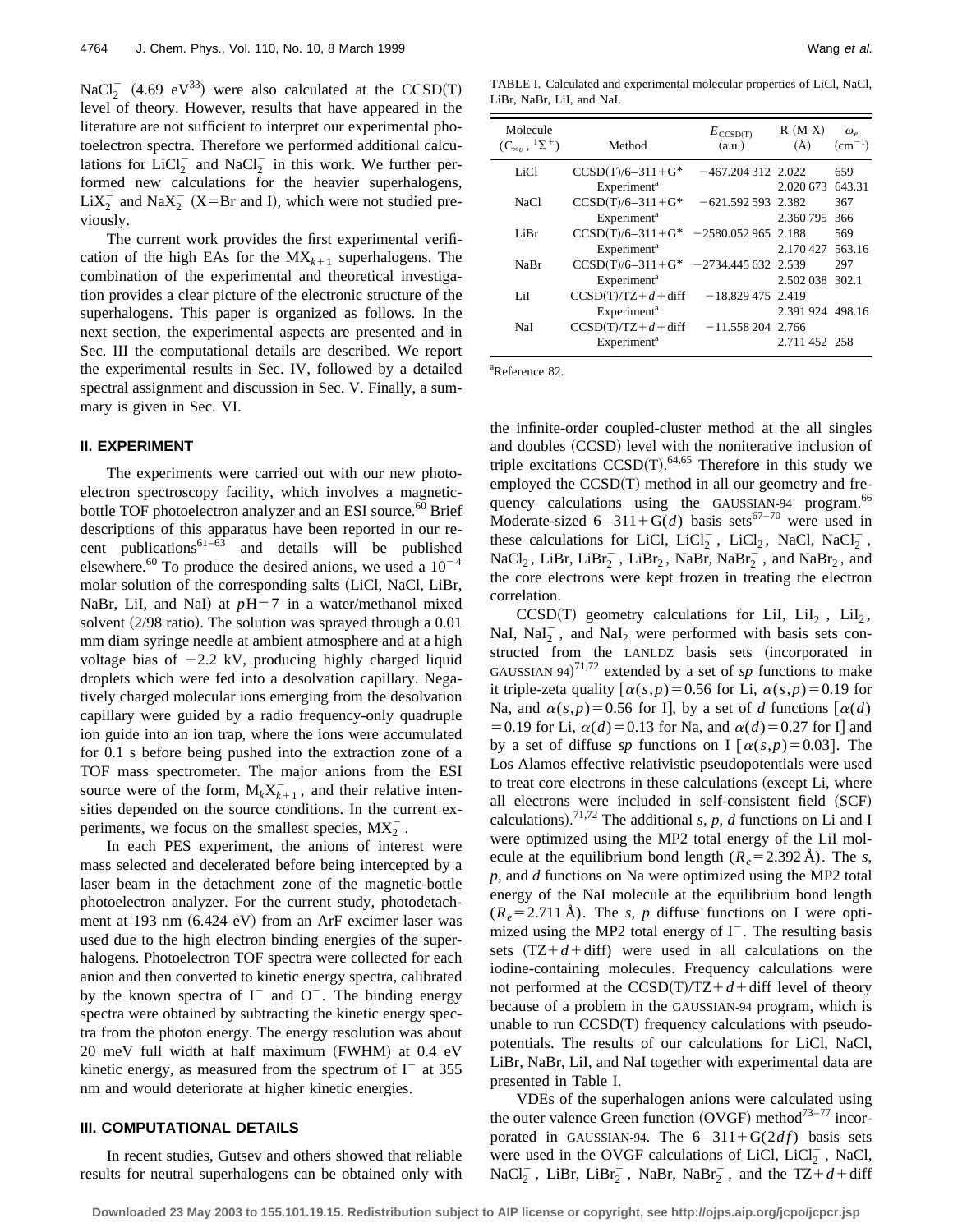TABLE II. Experimental and calculated vertical ionization potentials (IP, eV) of LiCl and NaCl.

| Ionization transitions:<br>$MX ({}^{1}\Sigma^{+}) \rightarrow MX^{+}$<br>or $MX^ (^2\Sigma^+) \rightarrow MX$ IP (exp.) |                     | IP (theo.) $d$<br>$OVGF/6 - 311 +$<br>$G(2df) + Corr.$ | IP $(theo.)^e$<br>$OVGF/6 - 311 +$<br>G(2df) |
|-------------------------------------------------------------------------------------------------------------------------|---------------------|--------------------------------------------------------|----------------------------------------------|
| LiCl                                                                                                                    |                     |                                                        |                                              |
| $X^{2}\Pi_{3/2}(2\sigma^{2}1\pi^{3})$                                                                                   | $9.965^{\text{a}}$  | 10.03                                                  | 10.06 (0.923) $(^{2}\Pi)$                    |
| ${}^{2}\Pi_{1/2}$                                                                                                       | 10.024 <sup>a</sup> | 10.09                                                  |                                              |
| $2\Sigma^+(2\sigma^1 1\pi^4)$                                                                                           | $10.71^a$           | 10.69                                                  | 10.69 (0.917) $({}^2\Sigma^+)$               |
| $LiCl^-$                                                                                                                |                     |                                                        |                                              |
| $X^{2}\Sigma^{+}$ (2 $\sigma^{2}1\pi^{4}3\sigma^{1}$ )                                                                  | 0.593 <sup>b</sup>  | 0.52                                                   | 0.52 (0.994) $(^{2}\Sigma^{+})$              |
| NaCl                                                                                                                    |                     |                                                        |                                              |
| $X^{2}\Pi_{3/2}(2\sigma^{2}1\pi^{3})$                                                                                   | 9.34 <sup>c</sup>   | 9.17                                                   | 9.20 $(0.917)$ $(^{2}\Pi)$                   |
| ${}^{2}\Pi_{1/2}$                                                                                                       |                     | 9.23                                                   |                                              |
| $2\Sigma$ + $(2\sigma^1 1\pi^4)$                                                                                        | $9.80^{\circ}$      | 9.63                                                   | 9.63 (0.917) $(^{2}\Sigma^{+})$              |
| $NaCl^-$                                                                                                                |                     |                                                        |                                              |
| $X^{2}\Sigma^{+}$ (2 $\sigma^{2}$ 1 $\pi^{4}$ 3 $\sigma^{1}$ )                                                          | $0.727^b$           | 0.62                                                   | 0.62 (0.995) $(^{2}\Sigma^{+})$              |

a Reference 83.

b Reference 84.

c Reference 85.

<sup>d</sup>Spin-orbit correction was added on the basis of the experimental <sup>2</sup> $\Pi_{3/2}$  and <sup>2</sup> $\Pi_{1/2}$  splitting in LiCl (Ref. 83).  ${}^{2}\Pi_{1/2}$  splitting in LiCl (Ref. 83).<br>
"Polestrength is given in parentheses.

basis sets were used in the OVGF calculations of LiI,  $LiI_2^-$ , NaI and  $\text{NaI}_2^-$ . For the superhalogens studied here, one may expect an appreciable spin-orbit splitting, especially for compounds containing Br and I. To incorporate such spin-orbit splitting in our interpretational scheme, we first performed OVGF calculations of diatomic molecules: LiCl, NaCl, LiBr, NaBr, LiI, and NaI without spin-orbit coupling. From experimental data of these molecules we then estimated spin-orbit couplings. The spin-orbit uncorrected and corrected OVGF results based on the experimental spin-orbit couplings together with experimental data are presented in Tables II–IV for the diatomic molecules.

TABLE III. Experimental and calculated vertical ionization potentials (IP, eV) of LiBr and NaBr.

| Ionization transitions:<br>$MX ({}^{1}\Sigma^{+}) \rightarrow MX^{+}$<br>or MX <sup>-</sup> $(^{2}\Sigma^{+}) \rightarrow$ MX IP (exp.) |                    | IP (theo.) <sup>d</sup><br>$OVGF/6 - 311 +$<br>$G(2df) + Corr.$ | IP (theo.) $^e$<br>$OVGF/6 - 311 +$<br>G(2df) |
|-----------------------------------------------------------------------------------------------------------------------------------------|--------------------|-----------------------------------------------------------------|-----------------------------------------------|
| LiBr                                                                                                                                    |                    |                                                                 |                                               |
| $X^{2}\Pi_{3/2} (2\sigma^{2} 1\pi^{3})$                                                                                                 | $9.279^{\rm a}$    | 9.29                                                            | 9.36 $(0.920)$ $(^{2}\Pi)$                    |
| <sup>2</sup> $\Pi_{1/2}$                                                                                                                | $9.416^a$          | 9.43                                                            |                                               |
| $2\Sigma$ + $(2\sigma^1 1\pi^4)$                                                                                                        | 10.28 <sup>a</sup> | 10.04                                                           | 10.11 (0.919) $(^{2}\Sigma^{+})$              |
| $LiBr^-$                                                                                                                                |                    |                                                                 |                                               |
| $X^{2}\Sigma^{+}$ (2 $\sigma^{2}1\pi^{4}3\sigma^{1}$ )                                                                                  |                    | 0.58                                                            | 0.58 (0.992) $(^{2}\Sigma^{+})$               |
| NaBr                                                                                                                                    |                    |                                                                 |                                               |
| $X^{2}\Pi_{3/2}(2\sigma^{2}1\pi^{3})$                                                                                                   | 8.80 <sup>c</sup>  | 8.64                                                            | 8.71 (0.918) $(^{2}\Pi)$                      |
| ${}^{2} \Pi_{1/2}$                                                                                                                      |                    | 8.78                                                            |                                               |
| $2\Sigma$ <sup>+</sup> $(2\sigma^1 1\pi^4)$                                                                                             | $9.45^{\circ}$     | 9.19                                                            | 9.19 (0.917) $(^{2}\Sigma^{+})$               |
| $NaBr^-$                                                                                                                                |                    |                                                                 |                                               |
| $X^{2}\Sigma^{+}$ (2 $\sigma^{2}1\pi^{4}3\sigma^{1}$ )                                                                                  | $0.788^{b}$        | 0.68                                                            | 0.68 (0.992) $(^{2}\Sigma^{+})$               |

a Reference 83.

b Reference 84.

c Reference 85.

<sup>d</sup>Spin-orbit correction was added on the basis of the experimental <sup>2</sup> $\Pi_{3/2}$  and <sup>2</sup> $\Pi_{1/2}$  splitting in LiBr (Ref. 83).<br><sup>e</sup>Polestrangth is given in parantheess

Polestrength is given in parentheses.

TABLE IV. Experimental and calculated vertical ionization potentials (IP, eV) of LiI and NaI.

| Ionization transitions:<br>$MX ({}^{1}\Sigma^{+}) \rightarrow MX^{+}$<br>or $MX^ (^2\Sigma^+) \rightarrow MX$ | IP $(exp.)$       | IP (theo.) $\textdegree$<br>$OVGF/TZ+d$<br>$+diff+Corr.$ | IP (theo.) $d$<br>$OVGF/TZ+d$<br>$+$ diff |
|---------------------------------------------------------------------------------------------------------------|-------------------|----------------------------------------------------------|-------------------------------------------|
| LiI                                                                                                           |                   |                                                          |                                           |
| $X^{2}\Pi_{3}^{(1)}(2\sigma^{2}1\pi^{3})$                                                                     | $8.44^{\rm a}$    | 8.28                                                     | 8.44 $(0.926)$ $(^{2}\Pi)$                |
| <sup>2</sup> $\Pi_{1/2}$                                                                                      | $8.765^{\rm a}$   | 8.60                                                     |                                           |
| $2\Sigma$ + $(2\sigma^1 1\pi^4)$                                                                              | 9.84 <sup>a</sup> | 9.26                                                     | 9.26 (0.923) $(^{2}\Sigma^{+})$           |
| NaI                                                                                                           |                   |                                                          |                                           |
| $X^{2}\Pi_{3/2}(2\sigma^{2}1\pi^{3})$                                                                         | $8.80^{b}$        | 7.66                                                     | 7.82 $(0.931)$ $(^{2}\Pi)$                |
| <sup>2</sup> $\Pi_{1/2}$                                                                                      |                   | 7.98                                                     |                                           |
| $2\Sigma^+ (2\sigma^1 1\pi^4)$                                                                                | $9.45^{b}$        | 8.39                                                     | 8.39 (0.932) $(^{2}\Sigma^{+})$           |

a Reference 83. b Reference 85.

<sup>c</sup>Spin-orbit correction was added on the basis of the experimental <sup>2</sup> $\Pi_{3/2}$  and <sup>2</sup> $\Pi_{1/2}$  splitting in LiI (Ref. 85).<br><sup>d</sup>Polestrenath is given in parentheses

Polestrength is given in parentheses.

If we average the ionization potentials (IPs) of the final  ${}^{2}$ II<sub>3/2</sub> and  ${}^{2}$ II<sub>1/2</sub> states for LiCl, we find that the experimental and theoretical results agree within 0.066 eV for the first IP and  $0.02$  eV for the second IP (Table II). The vertical EA  $(EAv)$  of LiCl is within 0.073 eV between the experiment and theory. For NaCl the calculated first and second IPs and EA agree with the experimental data within 0.14, 0.17, and  $0.10$  eV, respectively (Table II). The same averaging for LiBr gives 9.348 eV for the first experimental IP compared to the 9.36 eV from our calculations (Table III). The second calculated IP agrees with the experimental one within 0.17 eV. For NaBr the calculated first and second IPs and EA agree with the experimental values within 0.09, 0.26, and 0.11 eV, respectively. For LiI the calculated first IP is in good agreement with the experimental one, while the second IP is off by  $0.58$  eV (Table IV). For NaI the calculated first and second IPs are lower than the experimental ones by  $\sim$ 1 eV (Table IV). We believe that the large discrepancies in the IPs of NaI and the  $2\sigma$ -MO of LiI may be a result of pseudopotentials used in these calculations, or core-valent electron correlation, or relativistic effects on I. Except the latter, the overall agreement is rather good and we expect a similar agreement for small superhalogens studied here. We use the spin-orbit corrections from the diatomics in our calculations of the corresponding superhalogens, because we expect a similar order of spin-orbit contributions in the superhalogens as in the diatomics due to their similar alkali-halogen bond lengths.

### **IV. EXPERIMENTAL RESULTS**

The experimental photoelectron spectra of  $LiX_2^-$  and  $\text{NaX}_2^-$  (X=Cl, Br, and I) are shown in Figs. 1 and 2, respectively. All the species exhibit extremely high binding energies (BEs), as expected for these superhalogens. Since no signals were observed in the low BE side, all the spectra are presented starting from 3.0 eV. We also tried to perform experiments on the corresponding fluoride superhalogens,  $LiF_2^-$  and  $NaF_2^-$ . But their electron binding energies appeared to be beyond our detachment laser photon energy  $(6.424 \text{ eV})$  and no spectra were able to be obtained. Our

**Downloaded 23 May 2003 to 155.101.19.15. Redistribution subject to AIP license or copyright, see http://ojps.aip.org/jcpo/jcpcr.jsp**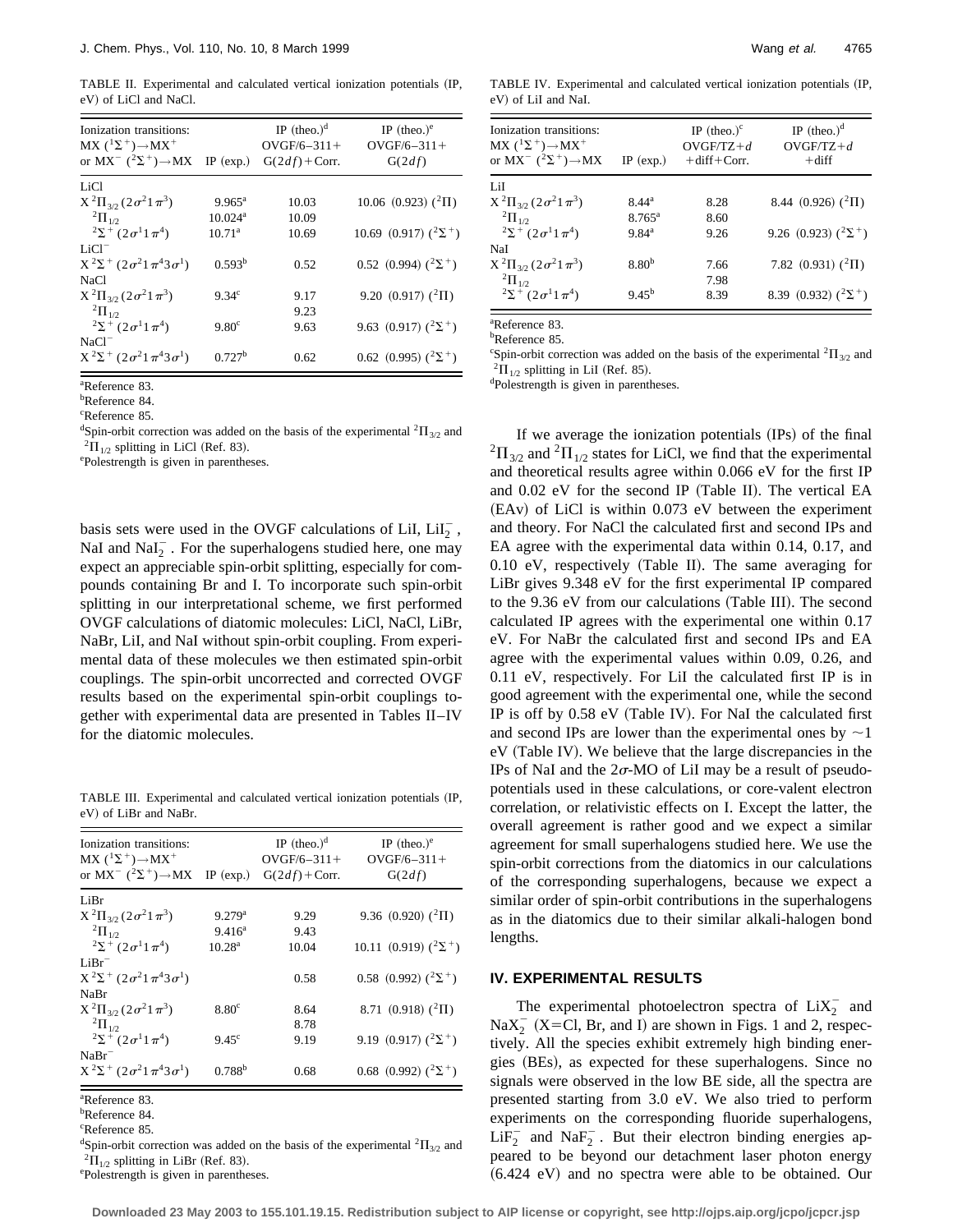

FIG. 1. Photoelectron spectra of  $LiX_2^-$  (X=Cl, Br, and I) at 193 nm. The spin-orbit splitting of the  ${}^{2}$  $\Pi$  states is indicated by the vertical lines.

inability to observe spectra of the fluoride superhalogens was also complicated by their low ion abundance due to the low solubility of the fluoride compounds in water solutions. We were able to obtain the spectrum of  $KF_2^-$ , whose VDE was measured to be  $5.61 \pm 0.04$  eV. However, in this paper, we only focus on the Li- and Na-containing species. Overall, we found that the BEs of the  $MX_2^-$  species decrease as the size of the metal and halogen ions increases, as expected from the simple electrostatic argument. For the Br- and I-containing species, we observed more spectral features, which also exhibit obvious similarities for the same metal  $(Figs. 1$  and 2). The measured VDEs for the spectral features are summarized in Tables VI–VIII, for the Cl-, Br-, and I-containing species, respectively. The detailed assignment and comparisons with the theoretical calculations will be discussed for each superhalogen in the following section.

### **V. SPECTRAL ASSIGNMENTS AND DISCUSSION**

In previous studies<sup>4,5,16,23,33</sup> it was found that all the  $MX_2^-$  anions have a linear structure and can be viewed as simple  $X^{-1}M^{+1}X^{-1}$  ionic systems as expected. Their valence electronic configurations can be described as  $1\sigma_g^2 1\sigma_u^2 2\sigma_g^2 2\sigma_u^2 1\pi_u^4 1\pi_g^4$ , where  $1\sigma_g$  and  $1\sigma_u$  are mainly the bonding and antibonding MOs from the *s* valence orbitals of the halogens;  $2\sigma_g$  and  $1\pi_u$ , and  $2\sigma_u$  and  $1\pi_g$  are the bonding and antibonding MOs from the valence *p* orbitals of the halogens. A similar picture was found for all the  $MX_2^$ superhalogens in this study as well. The results of our calculations for LiCl<sub>2</sub>, NaCl<sub>2</sub>, LiBr<sub>2</sub>, NaBr<sub>2</sub>, LiI<sub>2</sub>, and NaI<sub>2</sub> are presented in Table V. For  $LiCl_2^-$  and NaCl<sub>2</sub> our results are in excellent agreement with previous calculations at the B3LYP/6-311+G\*, MBPT2/6-311+G\* and  $CCSD/6-311+G^*$  level of theory<sup>33</sup> and at the configuration interaction with single and double excitations (CISD) level of theory using  $TZP+SP$  diffuse functions basis sets.<sup>23</sup> For the remaining four anions containing Br and I, there were no previous studies and thus calculations have been performed for the first time. Optimized geometries for the anions were then used to calculate VDEs to help the interpretation of the obtained experimental photoelectron spectra. Previous calculations found that the equilibrium geometries of the neutral superhalogens,  $LiCl<sub>2</sub>$  and  $NaCl<sub>2</sub>$ , are not linear, but bent with rather small bond angles. Calculations on the neutral species are more challenging, and we did not perform further calculations on them. Since photodetachment processes by nature are vertical processes, we found that the calculations on the anions and the calculated VDEs are adequate to interpret the experimental data.

Photodetachment is expected to take place from the valence MOs in each anion  $(1\sigma_g^2 1\sigma_u^2 2\sigma_g^2 2\sigma_u^2 1\pi_u^4 1\pi_g^4)$ . Depending on their binding energies, detachment from all or only the top few MOs may be observed experimentally. Even though the spacing among the MOs was expected to be different for each species, similar spectral features were expected to be observed. Furthermore, detachment from the two  $\pi$  orbitals should result in two spin-orbit components, complicating the spectral assignments. Large spin-orbit splitting should be observed in the Br- and I-containing species and the systematic study here helps their identification together with the theoretical calculations.



FIG. 2. Photoelectron spectra of NaX<sub>2</sub><sup>-</sup> (X=Cl, Br, and I) at 193 nm. The spin-orbit splitting of the  ${}^{2}$  $\Pi$  states is indicated by the vertical lines.

**Downloaded 23 May 2003 to 155.101.19.15. Redistribution subject to AIP license or copyright, see http://ojps.aip.org/jcpo/jcpcr.jsp**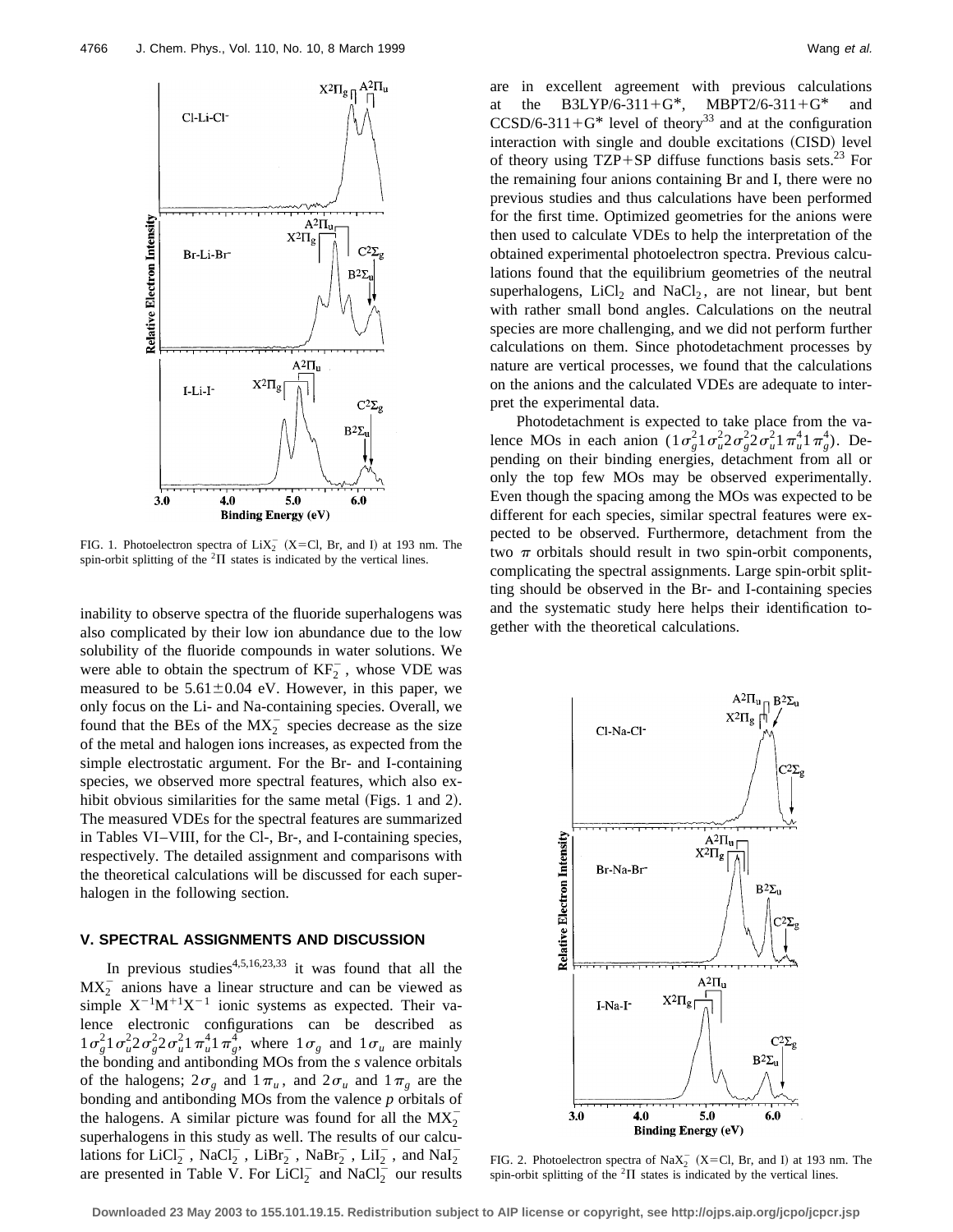TABLE V. Calculated molecular properties of  $LiCl_2^-$ ,  $NaCl_2^-$ ,  $LiBr_2^-$ ,  $NaBr_2^-$ ,  $LiI_2^-$ , and  $NaI_2^-$ .

| Molecule<br>$^{1}\Sigma_{\rho}^{+}$<br>$(D_{\infty h},$ | $E_{CCSD(T)}$<br>(a.u.) | $R(M-X)$<br>(Å) | $v_1(\sigma_g)$<br>$\rm \left( cm^{-1} \right)$ | $\nu_{2}(\sigma_{u})$<br>$\rm (cm^{-1})$ | $\nu_3(\pi_u)$<br>$\rm (cm^{-1})$ | ZPE <sup>c</sup><br>(eV) |
|---------------------------------------------------------|-------------------------|-----------------|-------------------------------------------------|------------------------------------------|-----------------------------------|--------------------------|
| $LiCl2-a$                                               | $-927.019970$           | 2.140           | 220                                             | 688                                      | 177                               | 0.078                    |
| $NaCl2-a$                                               | $-1081.396675$          | 2.492           | 191                                             | 366                                      | 90                                | 0.046                    |
| $LiBr2-a$                                               | $-5152.723228$          | 2.316           | 132                                             | 603                                      | 148                               | 0.064                    |
| $NaBr2-a$                                               | $-5307.106325$          | 2.662           | 116                                             | 307                                      | 71                                | 0.035                    |
| $LiI_2^{-b}$                                            | $-30.182789$            | 2.507           |                                                 |                                          |                                   |                          |
| $NaI_2^{-b}$                                            | $-22.902980$            | 2.874           |                                                 |                                          |                                   |                          |

 ${}^{\text{a}}$ CCSD(T)/6-311+G<sup>\*</sup>.

 $b$ CCSD(T)/TZ+ $d$ +diff.

c Zero point energy.

## **A.** LiCI<sub>2</sub><sup> $-$ </sup> and NaCI<sub>2</sub><sup> $-$ </sup>

The photoelectron spectrum of  $LiCl_2^-$  (Fig. 1) showed two major peaks with very high VDEs at 5.92 and 6.17 eV, respectively. Other fine features are discernible as shown in Fig. 1. Without spin-orbit corrections our calculations showed four electron detachment transitions. The VDEs of the first two transitions, due to detachment from the  $\pi$ <sub>*c*</sub> and  $\pi_u$  MOs (<sup>2</sup> $\Pi_g$  and <sup>2</sup> $\Pi_u$  final states), are found to be very close to each other; the other two transitions due to detachment from the  $2\sigma_u$  and  $2\sigma_g$  MOs ( ${}^2\Sigma_u^+$  and  ${}^2\Sigma_g^+$  final states) are separated from the first group by  $0.43$  eV (Table VI). These results are consistent with the theoretical  $(0.60 \text{ eV})$ and experimental (0.69 eV) <sup>2</sup> $\Pi$ -<sup>2</sup> $\Sigma$ <sup>+</sup> splitting in LiCl (Table II). The VDEs of the transitions to the  ${}^{2}\Sigma_{g}^{+}$  and  ${}^{2}\Sigma_{u}^{+}$  final states  $(6.52$  and  $6.8$  eV) are beyond our photon energy  $(6.424)$ eV). Therefore, the two observed major spectral features are assigned to be from detachment of the two  $\pi$  MOs of LiCl<sub>2</sub>. When spin-orbit corrections were added, the calculated VDEs are again separated into two groups of peaks with the first group almost equidistantly covering the BE range from 5.90 to 6.12 eV. The 0.06 eV spin-orbit splitting for the two <sup>2</sup> $\Pi$  states is quite close to the  $\nu_2$  vibrational frequency of the anion, complicating the assignments of the fine features in

the spectrum of  $LiCl_2^-$ . We tentatively assign the fine features to the spin-orbit splitting. As seen from Table VI, the agreement between the calculated and measured VDEs for the  ${}^{2}\Pi_{\varphi}$  states is excellent, although the agreement is less than ideal for the  ${}^2\Pi_u$  states.

The spectrum of  $NaCl<sub>2</sub><sup>-</sup>$  (Fig. 2) is more congested and complicated. Several features can be identified in the broad and strong band from 5.6–6.1 eV. A very weak, but well resolved peak is also observed at 6.33 eV. The measured VDEs for the observed features are summarized in Table VI, along with those of  $LiCl_2^-$  and compared to the calculated results. Without spin-orbit corrections our calculations yielded four electron detachment transitions with the first two transitions ( ${}^{2}\Pi_{\varrho}$  and  ${}^{2}\Pi_{\mu}$  final states) being very close to each other (within 0.03 eV) and two others transitions ( ${}^{2}\Sigma_{g}$ ) and  ${}^{2}\Sigma_{u}^{+}$  final states) being separated from the first group by 0.19 eV. In the NaCl photoelectron spectrum the  ${}^{2}\Pi - {}^{2}\Sigma +$ splitting is  $0.46 \pm 0.08$  eV (Table II), which is smaller than that in LiCl. Therefore, the smaller  ${}^{2}\Pi - {}^{2}\Sigma^{+}$  splitting in NaCl<sub>2</sub> than that in LiCl<sub>2</sub> is consistent with the trend in the diatomics. When spin-orbit corrections were added, the calculated VDEs are again separated into two groups of peaks with the first group almost equidistantly covering the BE

|                                                                                                                                                                            |                           | VDE $(theo.)^b$  | VDE $(theo.)^c$                       |
|----------------------------------------------------------------------------------------------------------------------------------------------------------------------------|---------------------------|------------------|---------------------------------------|
| Detachment transitions:                                                                                                                                                    |                           | $OVGF/6 - 311 +$ | $OVGF/6 - 311 +$                      |
| $CIMCI^-({}^1\Sigma^+_o) \rightarrow CIMCI$                                                                                                                                | $VDE$ (exp.) <sup>a</sup> | $G(2df) + Corr.$ | G(2df)                                |
| <b>CILICI</b>                                                                                                                                                              |                           |                  |                                       |
| $X^{2}\Pi_{g3/2} (2\sigma_{g}^{2}2\sigma_{u}^{2}1\pi_{u}^{4}1\pi_{g}^{3})$                                                                                                 | 5.92(4)                   | 5.90             | 5.93 (0.913) $(^{2}\Pi_{o}$ )         |
| ${}^{2}\Pi_{g1/2}$                                                                                                                                                         | 5.99(4)                   | 5.96             |                                       |
| $A^{2}\Pi_{u3/2} (2\sigma_{e}^{2}2\sigma_{u}^{2}1\pi_{u}^{3}1\pi_{v}^{4})$                                                                                                 | 6.17(4)                   | 6.06             | 6.09 (0.915) $(^{2}\Pi_{\nu})$        |
| <sup>2</sup> $\Pi_{u1/2}$                                                                                                                                                  | 6.27(4)                   | 6.12             |                                       |
| $B^{2}\Sigma_{u}^{+} (2\sigma_{g}^{2}2\sigma_{u}^{1}1\pi_{u}^{4}1\pi_{g}^{4})$<br>C <sub>2</sub> $\Sigma_{g}^{+} (2\sigma_{g}^{1}2\sigma_{u}^{2}1\pi_{u}^{4}1\pi_{g}^{4})$ |                           | 6.52             | 6.52 (0.914) $(^{2}\Sigma^{+})$       |
|                                                                                                                                                                            |                           | 6.58             | 6.58 (0.912) $({}^2\Sigma_o^+)$       |
| <b>CINaCl</b>                                                                                                                                                              |                           |                  |                                       |
| $X^2\Pi_{g3/2} (2\sigma_g^2 2\sigma_u^2 1 \pi_u^4 1 \pi_g^3)$<br>A $^2\Pi_{u3/2} (2\sigma_g^2 2\sigma_u^2 1 \pi_u^3 1 \pi_g^4)$                                            | 5.86(6)                   | 5.81             | 5.84 (0.914) $(^{2}\Pi_{o})$          |
|                                                                                                                                                                            | 5.91(6)                   | 5.84             | 5.87 (0.915) $(^{2}\Pi_{\nu})$        |
| ${}^{2}\Pi_{g1/2}$                                                                                                                                                         | 5.95(6)                   | 5.87             |                                       |
| ${}^{2} \Pi_{u1/2}$                                                                                                                                                        | 5.98(6)                   | 5.90             |                                       |
| $B^2\Sigma_u^+ (2\sigma_g^2 2\sigma_u^1 1 \pi_u^4 1 \pi_g^4)$<br>C $^2\Sigma_v^+ (2\sigma_g^1 2\sigma_u^2 1 \pi_u^4 1 \pi_g^4)$                                            | 6.03(4)                   | 6.06             | 6.06 (0.913) $(^{2}\Sigma^{+}_{\nu})$ |
|                                                                                                                                                                            | 6.33(3)                   | 6.35             | 6.35 (0.915) $(^{2}\Sigma^{+}_{o})$   |

TABLE VI. Experimental and calculated vertical detachment energies (VDE, eV) of ClLiCl<sup>-</sup> and ClNaCl<sup>-</sup>.

<sup>a</sup>The number in the parentheses is the uncertainty in the last digit.

<sup>b</sup>Spin-orbit correction was made based on the <sup>2</sup> $\Pi_{3/2}$ <sup>-2</sup> $\Pi_{1/2}$  splitting (0.060 eV) in LiCl.

Polestrength is given in parentheses.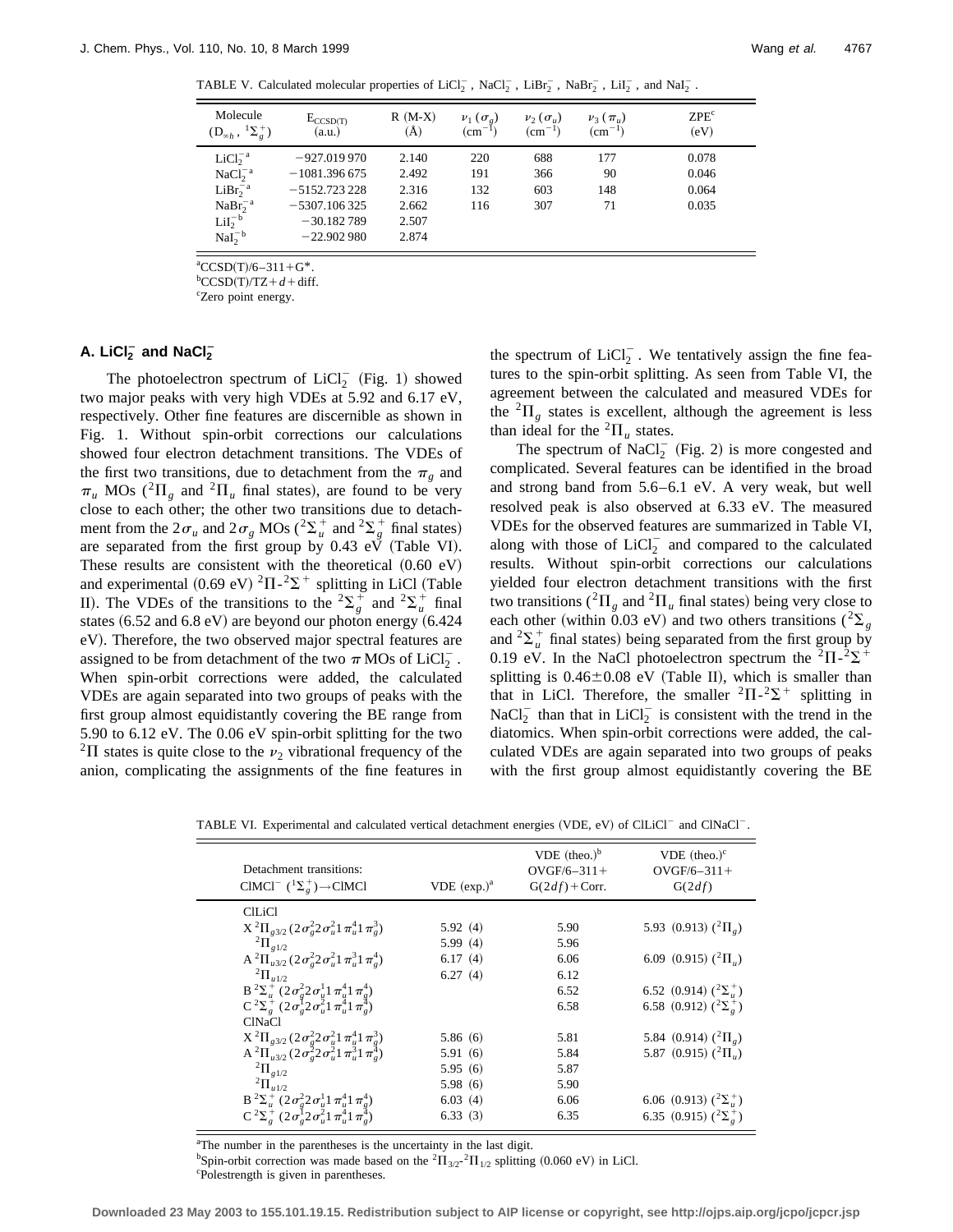TABLE VII. Experimental and calculated vertical detachment energies (VDE, eV) of BrLiBr<sup>-</sup> and BrNaBr<sup>-</sup>.

| Detachment transitions:<br>$BrMBr^ ({}^1\Sigma_g^+) \rightarrow BrMBr$                                                                                                              | $VDE$ (exp.) <sup>a</sup> | VDE (theo.) $\rm^b$<br>$OVGF/6 - 311 +$<br>$G(2df) + Corr.$ | VDE $(theo.)^c$<br>$OVGF/6 - 311 +$<br>G(2df) |
|-------------------------------------------------------------------------------------------------------------------------------------------------------------------------------------|---------------------------|-------------------------------------------------------------|-----------------------------------------------|
| <b>BrLiBr</b>                                                                                                                                                                       |                           |                                                             |                                               |
| $\begin{array}{l} X^2\Pi_{g3/2} \left(2 \sigma_g^2 2 \sigma_u^2 1 \pi_u^4 1 \pi_g^3\right) \\ A^2\Pi_{u3/2} \left(2 \sigma_g^2 2 \sigma_u^2 1 \pi_u^3 1 \pi_g^4\right) \end{array}$ | 5.42(3)                   | 5.48                                                        | 5.58 (0.915) $(^{2}\Pi_{o}$ )                 |
|                                                                                                                                                                                     | 5.66(6)                   | 5.62                                                        | 5.72 (0.916) $(^{2}\Pi$ <sub>v</sub> )        |
| ${}^{2}\Pi_{g1/2}$                                                                                                                                                                  | 5.66(6)                   | 5.68                                                        |                                               |
| ${}^{2}\Pi_{u1/2}$                                                                                                                                                                  | 5.88(3)                   | 5.82                                                        |                                               |
|                                                                                                                                                                                     | 6.19(3)                   | 6.19                                                        | 6.19 (0.913) $({}^2\Sigma_u^+)$               |
| $B^2\Sigma_u^+ (2\sigma_g^2 2\sigma_u^1 1 \pi_u^4 1 \pi_g^4)$<br>C <sup>2</sup> $\Sigma_e^+ (2\sigma_g^1 2\sigma_u^2 1 \pi_u^4 1 \pi_g^4)$                                          | 6.26(3)                   | 6.22                                                        | 6.22 (0.915) $(^{2}\Sigma^{+}_{o})$           |
| <b>BrNaBr</b>                                                                                                                                                                       |                           |                                                             |                                               |
|                                                                                                                                                                                     | 5.36(6)                   | 5.42                                                        | 5.52 (0.915) $(^{2}\Pi_{o})$                  |
| $\begin{array}{l} X^2\Pi_{g3/2}(2\sigma_g^22\sigma_u^21\,\pi_u^41\,\pi_g^3) \\ A^2\Pi_{u3/2}(2\sigma_g^22\sigma_u^21\,\pi_u^31\,\pi_g^4) \end{array}$                               | 5.49(4)                   | 5.46                                                        | 5.56 (0.916) $(^{2}\Pi_{\nu})$                |
| ${}^{2}\Pi_{g1/2}$                                                                                                                                                                  | 5.60(6)                   | 5.62                                                        |                                               |
| ${}^{2}\Pi_{u1/2}$                                                                                                                                                                  | 5.65(3)                   | 5.66                                                        |                                               |
|                                                                                                                                                                                     | 5.96(3)                   | 5.76                                                        | 5.76 (0.914) $(^{2}\Sigma^{+}_{u})$           |
| $B^2\Sigma_u^+ (2\sigma_g^2 2\sigma_u^1 1\pi_u^4 1\pi_g^4)$<br>C <sup>2</sup> $\Sigma_e^+ (2\sigma_g^1 2\sigma_u^2 1\pi_u^4 1\pi_g^4)$                                              | 6.21(4)                   | 6.06                                                        | 6.06 (0.916) $(^{2}\Sigma_{\rho}^{+})$        |

<sup>a</sup>The number in the parentheses is the uncertainty in the last digit.

<sup>b</sup>Spin-orbit correction was made based on the <sup>2</sup> $\Pi_{3/2}$ <sup>-2</sup> $\Pi_{1/2}$  splitting (0.213 eV) in LiBr.

Polestrength is given in parentheses.

range from 5.81 to 6.06 eV and one state occurs at 6.35 eV. The close spacing among the first group of states,  ${}^{2}\Pi_{g3/2}$ ,  ${}^{2}\Pi_{u3/2}$ ,  ${}^{2}\Pi_{g1/2}$ ,  ${}^{2}\Pi_{u1/2}$ , and  ${}^{2}\Sigma_{u}$ , is perfectly consistent with the observed broad peak from 5.6–6.1 eV and are assigned accordingly as shown in Fig. 2. The measured VDE of the weak peak at 6.33 eV is in excellent agreement with the calculated VDE of the  ${}^{2}\Sigma_{g}$  state. The overall assignments are shown in Fig. 2 and Table VI. The measured and calculated VDEs agree very well. The cross section for detachment of the  $2\sigma_{\varrho}$  MO (<sup>2</sup> $\Sigma_{\varrho}$  final state) appeared to be unusually low. As we will see in the following, this is also the case for  $Nabr_2^-$  and  $Nal_2^-$  (see Fig. 2).

The first VDEs reported in Table VI for  $LiCl_2^-$  and  $NaCl<sub>2</sub><sup>-</sup>$  were calculated by the so-called direct method, in which electron correlation and electron relaxation corrections calculated within the OVGF technique were added to the energy of the highest occupied molecular orbital (HOMO). Our results can be compared with the similar, but somewhat more accurate, third-order algebraic diagrammatic contraction Green function  $[ADC (3)]$  method, which Scheller and Cederbaum<sup>23</sup> used to calculate the same VDEs employing the  $TZ+d+diff$  basis sets. Their VDEs were found to be 5.73 eV ( $LiCl_2^-$ ) and 5.64 eV (NaCl<sub>2</sub>), which are very close to the values calculated here.<sup>78</sup> VDEs can also be calculated using the so-called indirect method, where they are evaluated as the energy difference between the total energy of the anion and that of its neutral precursor at the optimal geometry of the anion. Gutsev and others performed such calculation<sup>33</sup>

TABLE VIII. Experimental and calculated vertical detachment energies (VDE, eV) of ILiI<sup>-</sup> and INaI<sup>-</sup>.

| Detachment transitions:<br>$IMI^{-}({}^{1}\Sigma_{\rho}^{+}) \rightarrow IMI$                                                                                                       | $VDE$ (exp.) <sup>a</sup> | $VDE$ (theo.) <sup>b</sup><br>$OVGF/TZ+d$<br>$+$ diff $+$ Corr. | VDE $(theo.)^c$<br>$OVGF/TZ+d$<br>$+$ diff |
|-------------------------------------------------------------------------------------------------------------------------------------------------------------------------------------|---------------------------|-----------------------------------------------------------------|--------------------------------------------|
| II iI                                                                                                                                                                               |                           |                                                                 |                                            |
|                                                                                                                                                                                     | 4.88(3)                   | 4.57                                                            | 4.73 (0.945) $(^{2}\Pi_{o})$               |
| $\begin{array}{l} X^2\Pi_{g3/2} \, (2\sigma_g^2 2\sigma_u^2 1\, \pi_u^4 1\, \pi_g^3) \\ A^2\Pi_{u3/2} \, \, (2\sigma_g^2 2\sigma_u^2 1\, \pi_u^3 1\, \pi_e^4) \end{array}$          | 5.10(3)                   | 4.83                                                            | 4.99 (0.928) $(^{2}\Pi_{\nu})$             |
| ${}^{2}\Pi_{g1/2}$                                                                                                                                                                  | 5.24(6)                   | 4.90                                                            |                                            |
| ${}^{2}\Pi_{u1/2}$                                                                                                                                                                  | 5.33(3)                   | 5.15                                                            |                                            |
| $B^{2}\Sigma_{u}^{+}$ $(2\sigma_{g}^{2}2\sigma_{u}^{1}1\pi_{u}^{4}1\pi_{g}^{4})$                                                                                                    | 6.11(4)                   | 5.93 <sup>d</sup>                                               | 5.35 (0.941) $(^{2}\Sigma^{+})$            |
| $C^{2}\Sigma_{g}^{+}(2\sigma_{g}^{12}\sigma_{u}^{2}1\pi_{u}^{4}1\pi_{v}^{4})$                                                                                                       | 6.20(4)                   | 6.54 <sup>d</sup>                                               | 5.96 (0.923) $({}^{2}\Sigma^{+}_{0})$      |
| <b>INaI</b>                                                                                                                                                                         |                           |                                                                 |                                            |
|                                                                                                                                                                                     | 4.84(6)                   | 4.50                                                            | 4.67 (0.954) $(^{2}\Pi_{o})$               |
| $\begin{array}{l} X^2\Pi_{g3/2} \left(2 \sigma_g^2 2 \sigma_u^2 1 \pi_u^4 1 \pi_g^3\right) \\ A^2\Pi_{u3/2} \left(2 \sigma_g^2 2 \sigma_u^2 1 \pi_u^3 1 \pi_g^4\right) \end{array}$ | 5.01(4)                   | 4.75                                                            | 4.91 $(0.922)$ $(^{2}\Pi_{u})$             |
| ${}^{2}\Pi_{g1/2}$                                                                                                                                                                  | 5.10(6)                   | 4.84                                                            |                                            |
| ${}^{2}\Pi_{u1/2}$                                                                                                                                                                  | 5.23(3)                   | 5.08                                                            |                                            |
|                                                                                                                                                                                     | 5.92(3)                   | 6.07 <sup>e</sup>                                               | 5.01 (0.942) $({}^2\Sigma_u^+)$            |
| $B^{2}\Sigma_{u}^{+} (2\sigma_{g}^{2}2\sigma_{u}^{1}1\pi_{u}^{4}1\pi_{g}^{4})$<br>$C^{2}\Sigma_{g}^{+} (2\sigma_{g}^{1}2\sigma_{u}^{2}1\pi_{u}^{4}1\pi_{g}^{4})$                    | 6.16(4)                   | 6.49 <sup>e</sup>                                               | 5.43 (0.930) $({}^{2}\Sigma_{p}^{+})$      |

<sup>a</sup>The number in the parentheses is the uncertainty in the last digit.

<sup>b</sup>Spin-orbit correction was made based on the <sup>2</sup> $\Pi_{3/2}$ -<sup>2</sup> $\Pi_{1/2}$  splitting (0.33 eV) in LiI.

Polestrength is given in parentheses.

<sup>d</sup>An empirical correction of 0.58 eV was added to the <sup>2</sup> $\Sigma$ <sup>+</sup>-type states based on the LiI results (see Table III).

<sup>e</sup>An empirical correction of 1.06 eV was added to the <sup>2</sup> $\Sigma$ <sup>+</sup>-type states based on the NaI results (see Table III).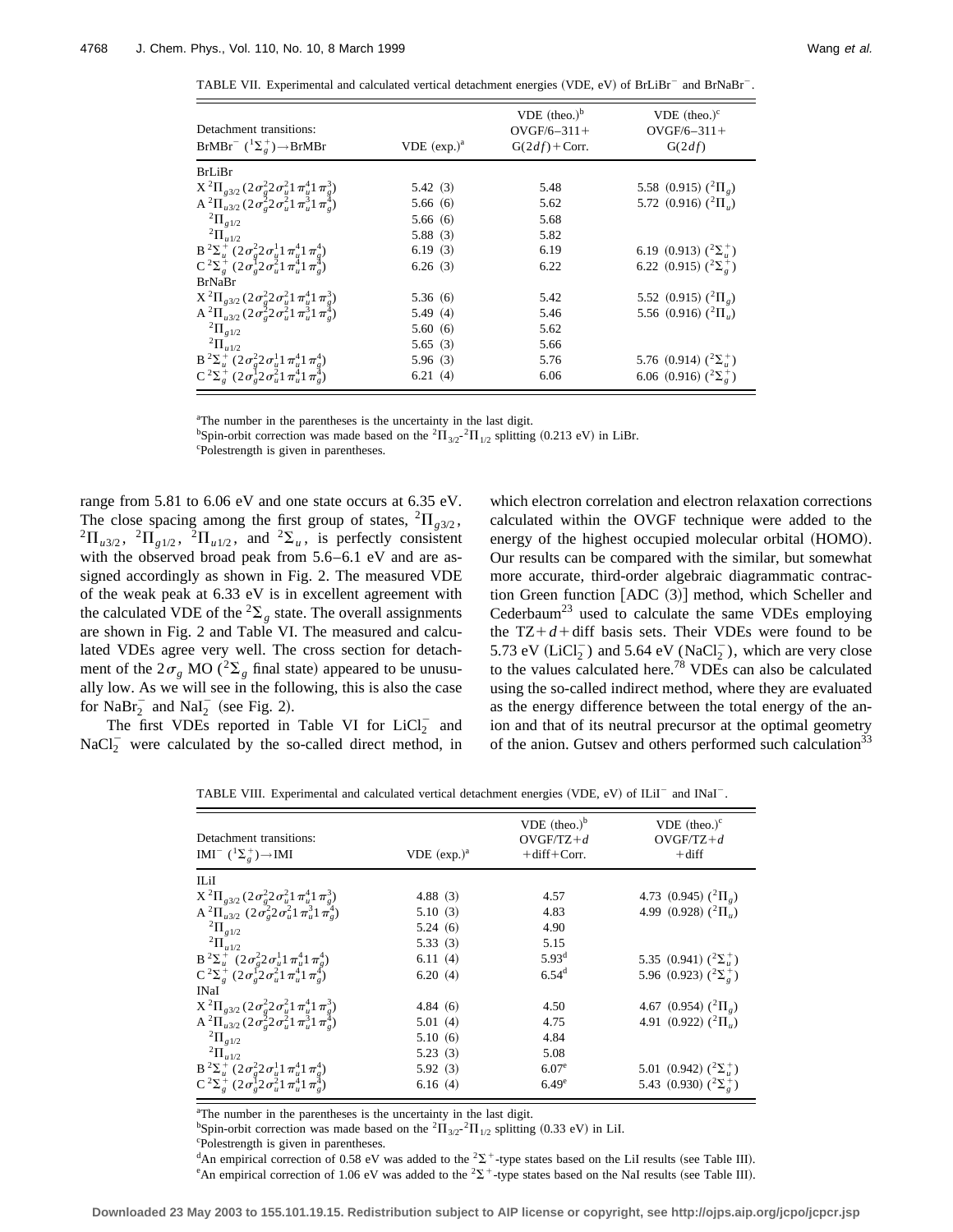at the  $CCSD(T)$  level of theory employing large Widmark– Malmquist–Roos (WMR) basis sets. Their VDEs were found to be 5.88 eV  $(LiCl<sub>2</sub><sup>-</sup>)$  and 5.77 eV  $(NaCl<sub>2</sub><sup>-</sup>)$ , which are again in excellent agreement with the results of this work.

## **B.** LiBr<sub>2</sub><sup> $-$ </sup> and NaBr<sub>2</sub><sup> $-$ </sup>

The photoelectron spectrum of  $LiBr_2^-$  is shown in Fig. 1. Three well-resolved features are observed at 5.42, 5.66, and 5.88 eV, followed by a broadband at high BE with fine features. The measured VDEs are listed in Table VII, along with the calculated results. Without spin-orbit corrections we found four detachment transitions from the calculations. The first two transitions from the  $\pi_g$  and  $\pi_u$  MOs (<sup>2</sup> $\Pi_g$  and <sup>2</sup> $\Pi_u$ final states) are found to be very close to each other; the other two transitions from the  $2\sigma_u$  and  $2\sigma_g$  MOs ( ${}^2\Sigma_u^+$  and  $2\Sigma_g^+$  final states) are separated from the first group by 0.47 eV. The slightly larger  ${}^{2}\Pi - {}^{2}\Sigma^{+}$  splitting in LiBr<sub>2</sub> compared to that in LiCl<sub>2</sub> is consistent with the larger  ${}^{2}\overline{\Pi} \cdot {}^{2}\Sigma^{+}$  splitting in LiBr  $(0.86 \text{ eV})$  compared to that in LiCl  $(0.68 \text{ eV})$ (see Tables II and III). One may expect a more profound effect of spin-orbit coupling for this anion relative to that in  $LiCl<sub>2</sub>$ . When the spin-orbit corrections were included, the  ${}^{2}\Pi_{g3/2}$  state was found to be separated by 0.20 eV from the  ${}^{2}\Pi_{e1/2}$  state. A similar spin-orbit splitting was found for  ${}^{2}\Pi_{u3/2}$  and  ${}^{2}\Pi_{u1/2}$ . Interestingly, the  ${}^{2}\Pi_{u3/2}$  and  ${}^{2}\Pi_{g1/2}$  spinorbit states are now becoming very close to each other in energy. This calculated energy level structure is pleasingly consistent with the observed spectrum of  $LiBr_2^-$ . There are three main features below 6.0 eV with the middle one being almost twice more intense than its neighbors, suggesting that the intense feature may actually have contributions from two overlapping states. The assignments of the four spin-orbit states are shown in Fig. 1. The VDEs for the two detachment transitions from the  $2\sigma_u$  and  $2\sigma_g$  MOs are calculated to be very close to each other (within  $0.03$  eV), suggesting that they would overlap with each other and yield the broad feature near 6.2 eV. Additional fine features discernible in the spectrum of  $LiBr_2^-$  are likely to be due to vibrational fine structures. Overall the agreement between the measured and calculated VDEs for  $LiBr_2^-$  is excellent.

The spectrum of  $Nabr_2^-$  is shown in Fig. 2. Five features can be easily identified with the ground state feature showing as a shoulder near 5.36 eV. The two high BE features are well resolved with the highest BE feature being very weak. The VDEs are listed in Table VII, together with that of  $LiBr_2^-$  and the calculated results. Compared to that of NaCl<sub>2</sub>, the assignment of the features in NaBr<sub>2</sub> is straightforward. Without spin-orbit corrections we found four detachment transitions with the first two transitions  $({}^{2}\Pi_{g}$  and  ${}^{2}\Pi_{u}$  final states) being very close to each other. There is one transition  $({}^2\Sigma_u^+$  final state) being separated from the first group by 0.20 eV and another  $\binom{2}{\sum_{g}}^{\infty}$  final state) being separated from the third by 0.30 eV. When spin-orbit corrections were added to the calculated VDEs, the <sup>2</sup> $\Pi_g$  and <sup>2</sup> $\Pi_u$  final states were found to each split into two spin-orbit components separated by 0.20 eV. The overall assignments are shown in Fig. 2. From Table VII we see that the agreement between the measured and calculated VDEs is very good except the ground state feature. The latter is likely due to the fact that the ground state feature was observed as a shoulder and its VDE was difficult to be accurately determined.

## $C.$   $Lil_2^-$  and  $Nal_2^-$

The photoelectron spectrum of  $LiI_2^-$  is shown in Fig. 1. It is very similar to that of  $LiBr_2^-$ . The measured VDEs are listed in Table VIII and compared to the calculated results. In LiI the <sup>2</sup> $\Pi$ -<sup>2</sup> $\Sigma$ <sup>+</sup> splitting is very high (1.06 eV, Table IV) and one expects a large  ${}^{2}\Pi \cdot {}^{2}\Sigma^{+}$  splitting in LiI<sub>2</sub>. Indeed, the spectrum of  $LiI_2^-$  displays two groups of peaks. One group at lower BE  $(4.8-5.4 \text{ eV})$  is well separated from another group at higher BE around 6.1 eV. The assignments of these features are straightforward by comparing to that of  $LiBr_2^-$ . As we already discussed above, our calculated IP from the  $2\sigma$  MO of LiI was heavily underestimated. Therefore, in addition to spin-orbit corrections, we added an empirical correction (estimated from LiI) to all VDEs of the  $2\Sigma^+$  symmetry. After all corrections were added, the spinorbit state  $({}^{2}\Pi_{g3/2})$  was found to be separated by 0.26 eV from the group of two states  $({}^{2}\Pi_{u3/2}$  and  ${}^{2}\Pi_{g1/2})$ , which are very close to each other. The  ${}^{2}$  $\Pi_{u1/2}$  state was separated from the <sup>2</sup> $\Pi_{g1/2}$  state by 0.25 eV. The states of <sup>2</sup> $\Sigma$ <sup>+</sup> symmetry are well separated from those of the  ${}^{2}$ II symmetry. This energy level picture is consistent with the observed spectrum of  $LiI<sub>2</sub><sup>-</sup>$ . The overall assignments are given in Fig. 1. As seen from Table VIII, the calculated VDEs are systematically lower than the measured values. But the trends are consistent, except the separation between the two  $2\Sigma^+$  states. The measured separation is rather small, whereas the calculations predicted a much larger value. The small measured separation is consistent with that observed in  $LiBr_2^-$ . However, these features were not well experimentally resolved and thus their VDEs can only be tentatively assigned. On the other hand, the calculations are also less accurate and more accurate calculations are probably needed to resolve this.

The spectrum of  $\text{Na}_2\bar{1}$  is shown in Fig. 2 and exhibits obvious similarities to that of  $Nabr_2^-$ . The VDEs of the observed features are listed in Table VIII along with the calculated results. Similar spectral assignments can be made based on those of the  $Nabr_2^-$ . Without spin-orbit corrections we found four detachment transitions with the first two transitions  $({}^{2}\Pi_{g}$  and  ${}^{2}\Pi_{u}$  final states) being very close to each other, one transition  $({}^2\Sigma_u^+$  final state) being separated from the first group by 0.20 eV and another one  $(2\sum_{g}^{+}$  final state) being separated from the third by 0.30 eV. In NaI the <sup>2</sup> $\Pi$ -<sup>2</sup> $\Sigma$ <sup>+</sup> splitting is 0.65 eV (Table IV) and one can expect that transitions to the <sup>2</sup> $\Pi$  and <sup>2</sup> $\Sigma$ <sup>+</sup> states in NaI<sub>2</sub> should also be well separated. This was indeed what we found in our calculations and in the experimental spectrum. All the assignments are given in Fig. 2. Again the calculated VDEs are consistent with the measured values, but quantitative agreement is not achieved, as shown in Table VIII. We would like to stress here, that because of the use of pseudopotentials and the absence of relativistic effects in our calculations of iodine-containing molecules, these results should be considered as rather crude and more quantitative analysis of these spectra will require further calculations.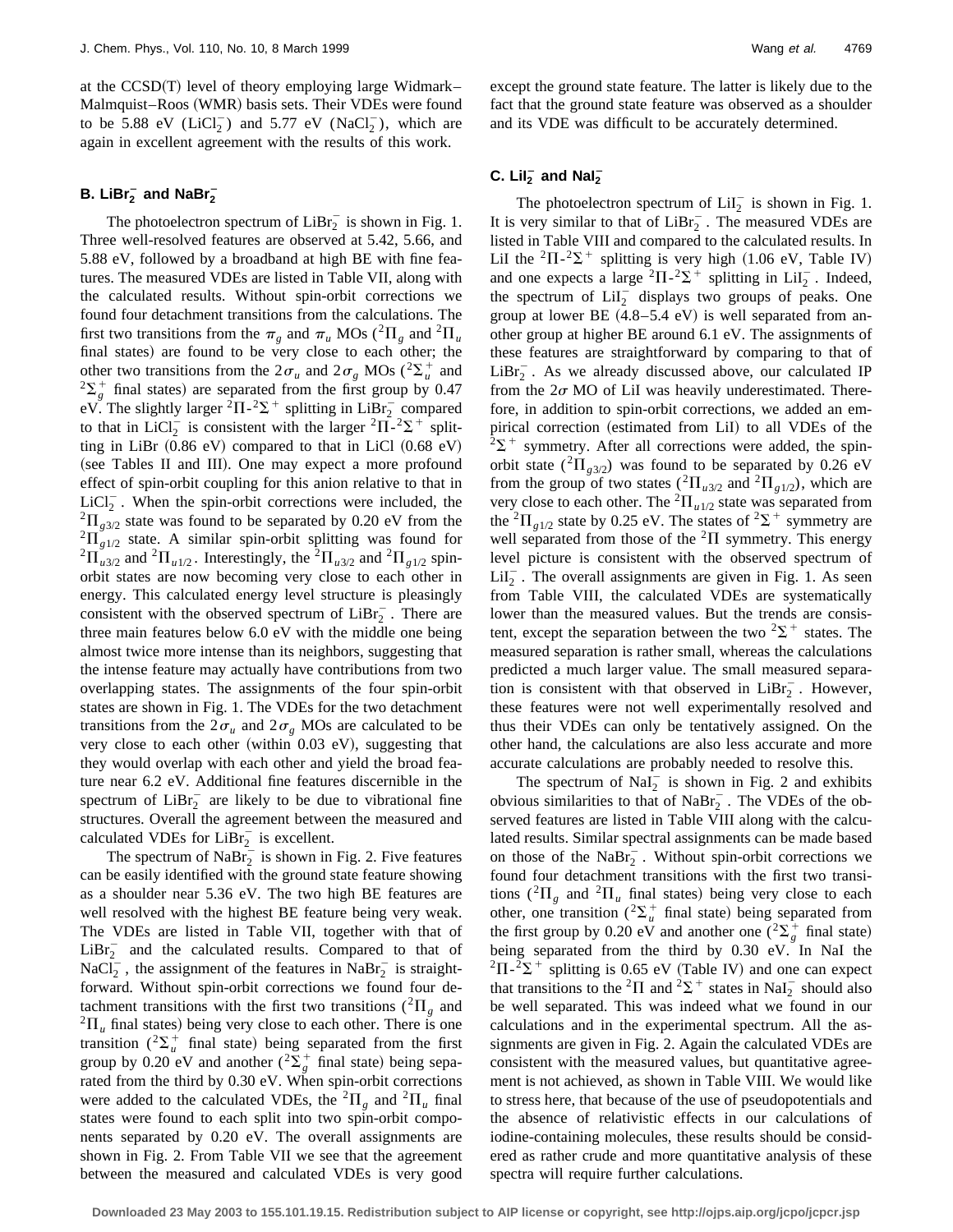### **D. Overview and discussion**

The largest experimentally measured VDE was for  $LiCl_2^-$  (5.92 $\pm$ 0.04 eV). The VDEs were found to decrease in the series:  $LiCl_2^- (5.92 \text{ eV}) \rightarrow NaCl_2^- (5.86 \text{ eV})$  $\rightarrow$  LiBr<sub>2</sub><sup>-</sup> (5.42 eV)  $\rightarrow$  NaBr<sub>2</sub><sup>-</sup> (5.36 eV)  $\rightarrow$  LiI<sub>2</sub><sup>-</sup> (4.88 eV)  $\rightarrow$ NaI<sub>2</sub><sup>-</sup> (4.84 eV). All six measured VDEs are extremely high and much larger than  $3.61$  eV (the largest VDE for the halogen anions). According to this trend,  $\text{LiF}_2^-$  should possess the highest VDE among the  $MX_2^-$  superhalogens. Indeed, we were not able to observe photodetachment from this anion with our 6.424 eV photon energy, consistent with the previous calculated VDE of  $6.51$  eV for this anion.<sup>33</sup> The VDE of  $\text{NaF}_2^-$  was calculated to be 6.18 eV previously.<sup>33</sup> However, we failed to observe detachment from this anion either, probably due to the weak mass signals (the fluorides tend to have very low solubility in the water solution). The only fluoride superhalogen from which we were able to observe detachment was  $KF_2^-$ , which has a VDE of  $5.61 \pm 0.04$ eV. This suggests that a previously calculated VDE for  $KF_2^ (6.07 \text{ eV})$  was too high.<sup>23</sup>

Besides the above trend in VDEs among the superhalogens, the photoelectron spectra shown in Figs. 1 and 2 reveal several other trends which shed light on the chemical bonding properties of the  $MX_2^-$  superhalogens. First, we observed that the separation between the  $\pi$ -type and  $\sigma$ -type orbitals increases as the size of the halogen ions increases for both the  $LiX_2^-$  and  $NaX_2^-$  series. This trend is similar to that observed in the diatomics. Comparing the spectra in Fig. 1 and 2, two other interesting trends are evident: the spacing between the  $\pi_g$  and  $\pi_u$  MOs is larger in the LiX<sub>2</sub> series than that in the  $NaX_2^-$  series, whereas the separation between the  $\sigma_u$  and  $\sigma_g$  MOs is the opposite. It is larger in the NaX<sub>2</sub><sup>2</sup> series than that in the  $LiX_2^-$  series. This observation suggests that the  $p_{\pi} - p_{\pi}$  interactions in the LiX<sub>2</sub> series are more important than the  $p_{\sigma} - p_{\sigma}$  interactions, probably due to the smaller size of the Li<sup>+</sup> ion. On the other hand, the  $p_{\sigma} - p_{\sigma}$ interactions are more important than the  $p_{\pi} - p_{\pi}$  interactions in the  $\text{NaX}_2^-$  series. Furthermore, we observed that at the current detachment photon energy all the  $\pi$ -type MOs seem to have higher detachment cross sections than those of the  $\sigma$ type. In particular, we found that detachment cross section for the  $2\sigma_g$  MO in the NaX<sub>2</sub> series is unusually low, as seen clearly from Fig. 2.

The reason that the VDE is substantially higher for the  $MX<sub>k+1</sub><sup>-</sup>$  superhalogens than those for  $X<sup>-</sup>$  has already been briefly discussed on the basis of the DVM- $X_\alpha$ calculations.4,33 Four main reasons have been pointed out in Refs. 4 and 33 as being responsible for the increase of VDE in  $\text{LiF}_2^-$  relative to F<sup>-</sup>: (1) delocalization of the extra electron over two fluorine atoms instead of one;  $(2)$  nonbonding character of the HOMO [central atom does not contribute valence atomic orbitals  $(AOs)$  to the HOMO $]$  and therefore the HOMO is composed entirely of the  $p_{\pi}$ -AOs of the highly electronegative fluorine atoms; (3) coordination of  $F^-$  anion to the electropositive ion  $Li^+$ , i.e., electrostatic effect;  $(4)$ electron relaxation and electron correlation effects.

superhalogens,  $BO_2^-$ ,  $^{24}$  and  $BS_2^-$ ,  $^{25}$  which are in fact valence isoelectronic to the anions studied here. Ortiz used the *ab initio* electron propagator method with  $6-311+G(2df)$ basis sets.<sup>79</sup> Both of these anions were found to have very high VDEs:  $4.75 \text{ eV} (BO_2^-)$  and  $3.68 \text{ eV} (BS_2^-)$ , while all of the superhalogen anions studied here possess even higher VDEs.

In all electron detachment processes considered here we found that the polestrengths are very high (close to  $1.0$ , see Tables VI–VIII), which means that all the electron detachment processes can be considered as essentially one-electron processes.

#### **VI. CONCLUSIONS**

We reported a combined photoelectron spectroscopic and theoretical study of six superhalogen anions,  $MX_2^ (M=Li$  and Na;  $X=Cl$ , Br, and I). For the first time, the extremely high electron detachment energies from the superhalogens were verified experimentally. We anticipate that progress in developing even more powerful lasers and the ESI technique will help study superhalogens with EAs up to the current theoretical limit of  $12-14$  eV.<sup>80,81</sup> Superhalogens with such exceptionally high EAs may be used to attempt to make a chemically bound species of argon, yet to be synthesized. They may also be useful for the synthesis of other new energy rich materials.

### **ACKNOWLEDGMENTS**

The theoretical work done in Utah is supported by the National Science Foundation (CHE-9618904). The authors wish to thank Dr. V. G. Zarkzewski for fruitful discussion of the OVGF results in this work. The experimental work done at Pacific Northwest National Laboratory is supported by the U.S. Department of Energy, Office of Basic Energy Sciences, Chemical Science Division. L.S.W. wishes to thank the Donors of the Petroleum Research Fund, administered by the American Chemical Society, for partial support of this research. PNNL is operated by Battelle for the DOE under Contract No. DE-AC06-76RLO 1830. L.S.W. is an Alfred P. Sloan Research Fellow.

- $1$ N. Bartlett, Proc. Chem. Soc. 218 (1962).
- $^{2}$ F. Wudl, Acc. Chem. Res. 17, 227 (1984).
- <sup>3</sup>H. Hotop and W. C. Lineberger, J. Phys. Chem. Ref. Data 14, 731 (1985).
- ${}^{4}$ G. L. Gutsev and A. I. Boldyrev, Chem. Phys. **56**, 277 (1981).
- ${}^5$ G. L. Gutsev and A. I. Boldyrev, Adv. Chem. Phys. 61, 169 (1985).
- 6P. J. Hay, W. R. Wadt, L. R. Kahn, R. C. Raffenetti, and D. H. Phillips, J. Chem. Phys. **71**, 1767 (1979).
- <sup>7</sup> J. E. Bloor and R. E. Sherrod, J. Am. Chem. Soc.  $102$ , 4333 (1980).
- ${}^{8}$ G. L. Gutsev and A. I. Boldyrev, Chem. Phys. Lett. **84**, 352 (1981).
- $9^9$ G. L. Gutsev and A. I. Boldyrev, Chem. Phys. Lett.  $101$ , 441 (1983).
- $10$ <sup>G</sup>. L. Gutsev and A. I. Boldyrev, Chem. Phys.  $108$ ,  $250$  (1984).
- $11$ G. L. Gutsev and A. I. Boldyrev, Chem. Phys.  $108$ ,  $254$  (1984).
- $12$  G. L. Gutsev and A. I. Boldyrev, Mol. Phys. **53**, 23 (1984).
- <sup>13</sup>Y. Sakai and E. Miyoshi, J. Chem. Phys. **87**, 2885 (1987).
- 14E. Miyoshi, Y. Sakai, A. Murakami, H. Iwaki, H. Terashima, T. Shoda, and T. Kawaguchi, J. Chem. Phys. **89**, 4193 (1988).
- 15F. Mota, J. J. Novoa, and A. C. Ramirez, J. Mol. Struct.: THEOCHEM **43**, 153 (1988).
- $^{16}$ V. G. Zakzhevskii and A. I. Boldyrev, J. Chem. Phys. **93**, 657 (1990).